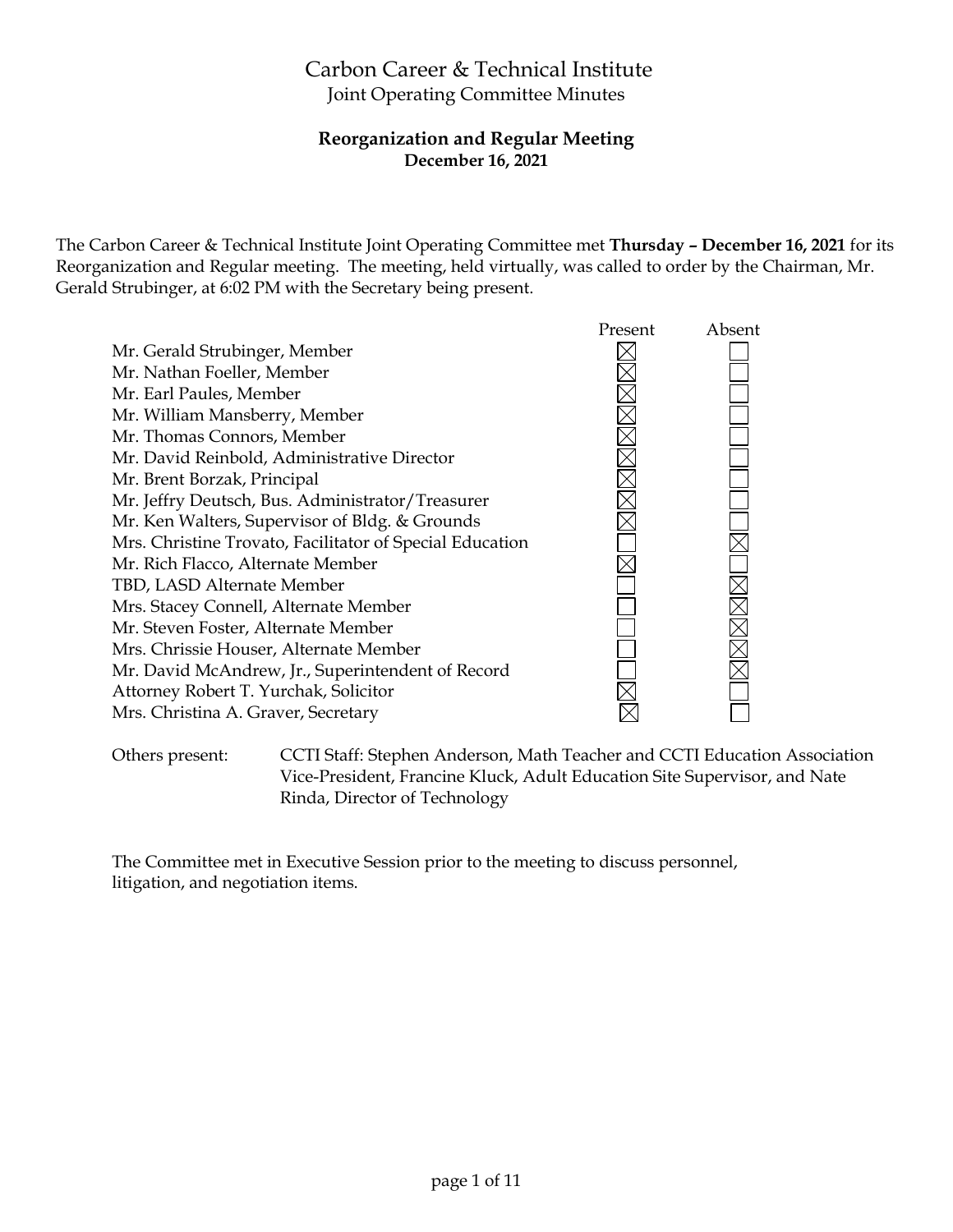#### **Letters of Appointment**

A. MOTION by Mr. Mansberry, SECONDED by Mr. Foeller to acknowledge receipt of Letters of Appointment of Members of the Carbon Career & Technical Institute Joint Operating Committee (3-Year Term – December 2021 through December 2024):

> Jim Thorpe Area School District – Mr. Gerald Strubinger Palmerton Area School District – Mr. Earl Paules Weatherly Area School District – Mr. Thomas J. Connors, Jr.\*

Note: \*Filling the unexpired term of Mrs. April Walters through December 2022.

VOTE: YES - 5 NO - 0 ABSENT - 0 ABSTENTIONS - 0

#### **Election of Temporary Chairman**

Mr. Mansberry nominates Mr. Nathan Foeller for Temporary Chairman, SECONDED by Mr. Strubinger.

MOTION by Mr. Connors to close the nominations for and appoint Mr. Nathan Foeller as Temporary Chairman.

SECONDED by Mr. Strubinger.



(The Secretary casts the ballot electing Mr. Nathan Foeller as Temporary Chairman.)

#### **Election of Chairman**

Mr. Mansberry nominates Mr. Gerald Strubinger for Chairman, SECONDED by Mr. Strubinger.

MOTION by Mr. Mansberry to close the nominations for and appoint Mr. Gerald Strubinger as Chairman.

SECONDED by Mr. Connors.

| ROLL CALL VOTE:                | Yes | No | Absent          | Abstain |
|--------------------------------|-----|----|-----------------|---------|
| Mr. Strubinger - Jim Thorpe    |     |    |                 |         |
| Mr. Foeller - Lehighton        |     |    |                 |         |
| Mr. Paules - Palmerton         |     |    |                 |         |
| Mr. Mansberry - Panther Valley |     |    |                 |         |
| Mr. Connors - Weatherly        |     |    |                 |         |
|                                |     |    | Motion carried. |         |

(The Secretary casts the ballot electing \_\_\_ as Chairman.)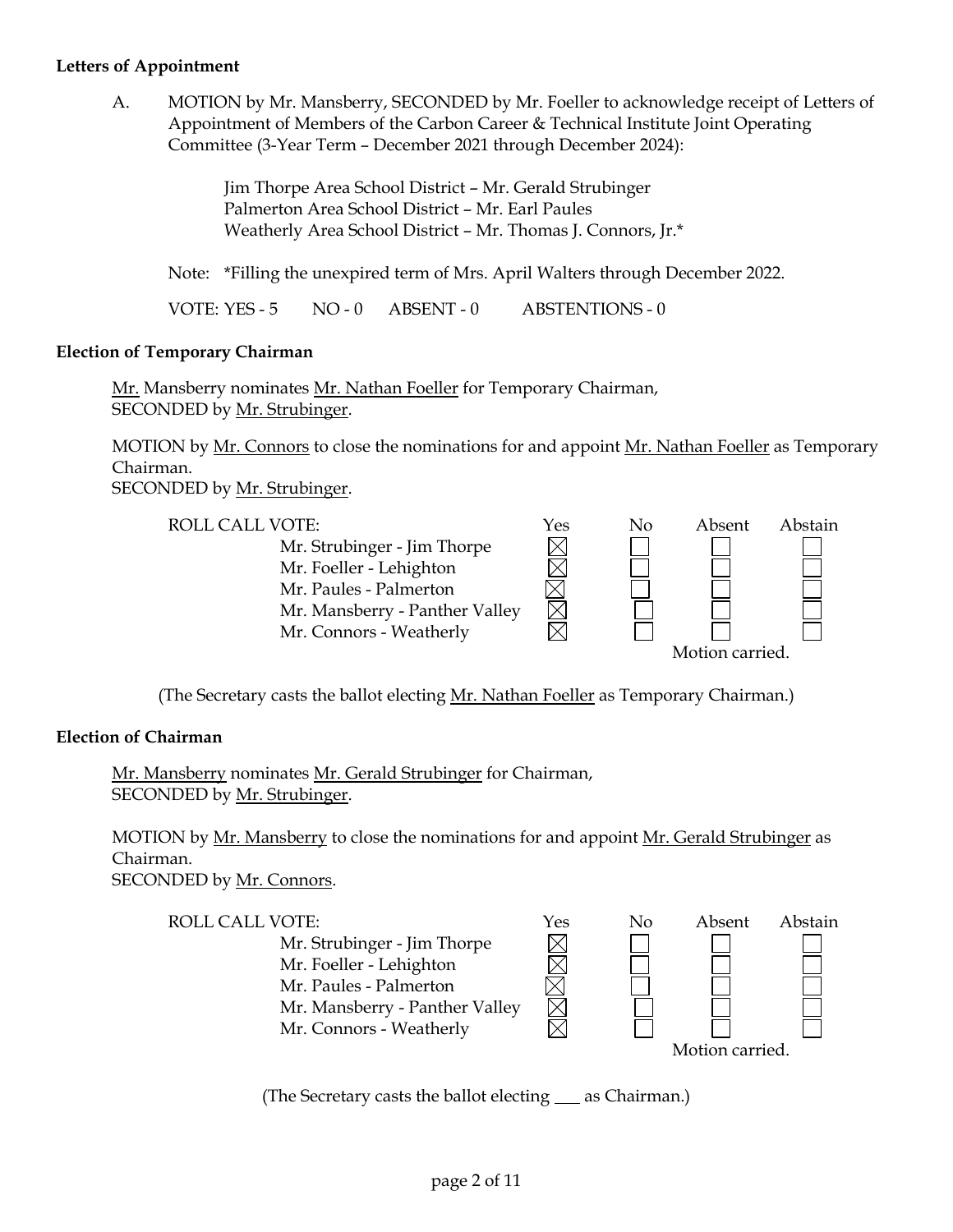#### **Election of Vice-Chairman**

Mr. Strubinger nominates Mr. William Mansberry for Vice-Chairman, SECONDED by Mr. Mansberry.

MOTION by Mr. Mansberry to close the nominations for and appoint Mr. William Mansberry as Vice-Chairman. SECONDED by Mr. Strubinger.

ROLL CALL VOTE:<br>
Mr. Strubinger - Jim Thorpe<br>
Mr. Foeller - Lehighton<br>  $\boxtimes$ Mr. Strubinger - Jim Thorpe Mr. Foeller - Lehighton Mr. Paules - Palmerton Mr. Mansberry - Panther Valley Mr. Connors - Weatherly Motion carried.

(The Secretary casts the ballot electing Mr. William Mansberry as Vice-Chairman.)

## **Monthly Meetings**

A. MOTION by Mr. Mansberry, SECONDED by Mr. Foeller that the Regular Monthly Meetings of the Carbon Career & Technical Institute Joint Operating Committee be held on the 3<sup>rd</sup> Thursday of each month during 2022, except where indicated\* at the times listed as follows:

> Executive Session: 5:00 PM Regular Meeting: 6:00 PM

Note: \*The February meeting has been scheduled for Thursday, February 24. 2022.

VOTE: YES - 5 NO - 0 ABSENT - 0 ABSTENTIONS - 0 Motion carried.

#### **Approval of Minutes**

A. MOTION by Mr. Mansberry, SECONDED by Mr. Connors to approve the Minutes of the November 18, 2021 Regular Meeting.

VOTE: YES - 5 NO - 0 ABSENT - 0 ABSTENTIONS - 0

Motion carried.

#### **Courtesy of the Floor to Visitors**

 Steve Anderson, CCTI Education Association Vice-President shared the following items in his report:

The staff and students of CCTI have been busy in the weeks prior to the holiday season.

On December 14th many SkillsUSA competitions were held at Johnson College of Technology in Scranton. Of the seventeen students who competed, sixteen placed in their events, and all eight first place winners will move onto state competitions in Hershey next April.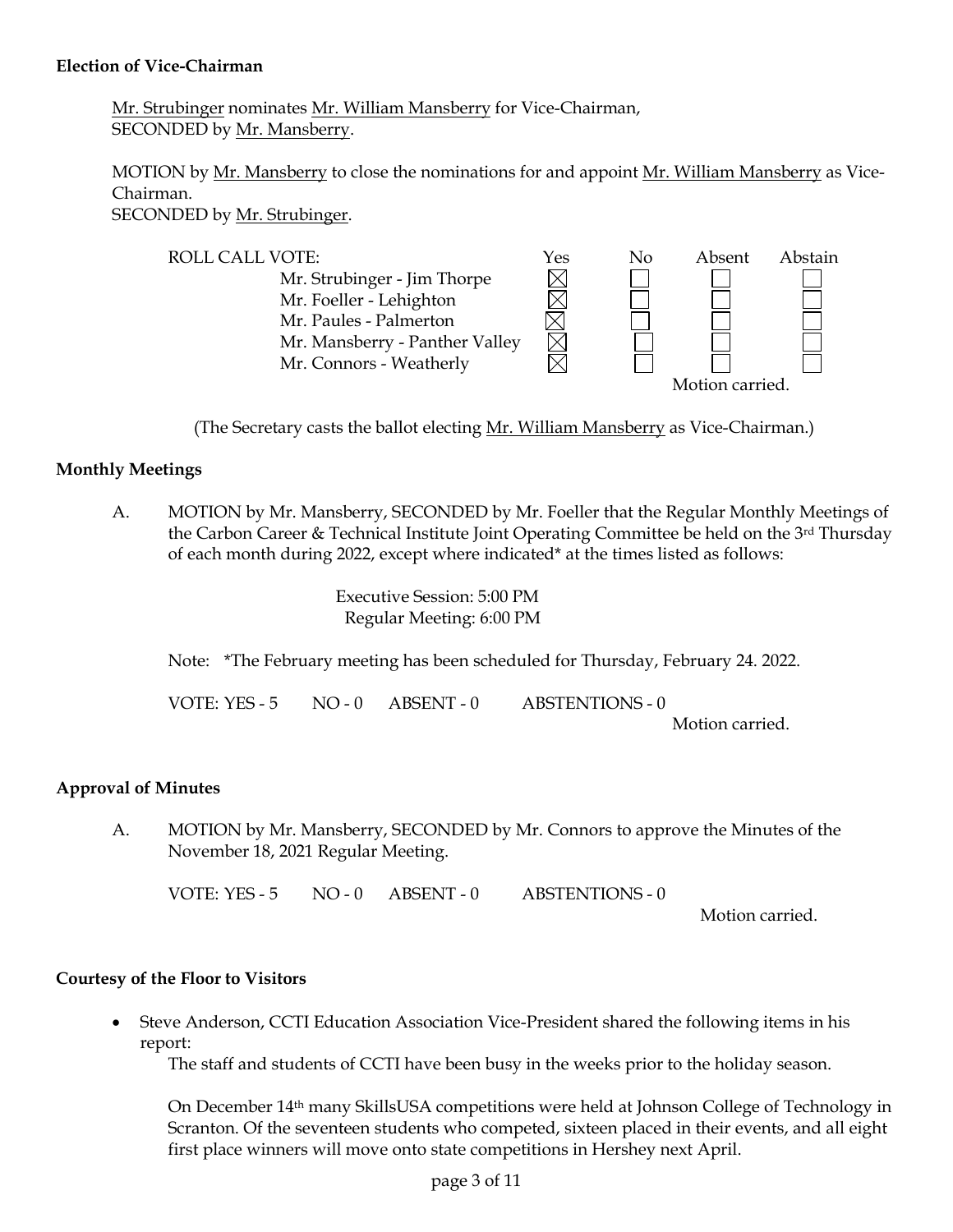Also on December 14th the DECA students competed at LCCC in Schnecksville. All eighteen students that attended placed in their events and will be moving onto the state competition in Hershey, along with one other student who is entered in a direct-to-states competition.

The cafe and salon have been opened to the public and our students are extremely excited to be getting hands-on experience and serving the community.

The house project is moving ahead and is scheduled to be finished on time.

The holiday break affords us all the opportunity to be with loved ones, rest, recharge, and prepare for the new year. Let's also take time to reflect upon the accomplishments of the last year.

He then wished everyone a Merry Christmas and a Happy New Year.

## **Approval of Treasurer's Report (November 2021)**

A. MOTION by Mr. Mansberry, SECONDED by Mr. Foeller to approve the Treasurer's Report for November 2021 showing a final balance of \$6,539,436.02 in the General Fund, and \$73,500.15 in the Student Activities Account.

Mr. Strubinger - Jim Thorpe Mr. Foeller - Lehighton Mr. Paules - Palmerton Mr. Mansberry - Panther Valley Mr. Connors - Weatherly



#### **Approval of Payment of Bills**

A. MOTION by Mr. Mansberry, SECONDED by Mr. Strubinger to approve Payment of Bills - General Fund and Other Accounts.

| ROLL CALL VOTE:                | Yes | $\rm No$ | Absent          | Abstain |
|--------------------------------|-----|----------|-----------------|---------|
| Mr. Strubinger - Jim Thorpe    |     |          |                 |         |
| Mr. Foeller - Lehighton        |     |          |                 |         |
| Mr. Paules - Palmerton         |     |          |                 |         |
| Mr. Mansberry - Panther Valley |     |          |                 |         |
| Mr. Connors - Weatherly        |     |          |                 |         |
|                                |     |          | Motion carried. |         |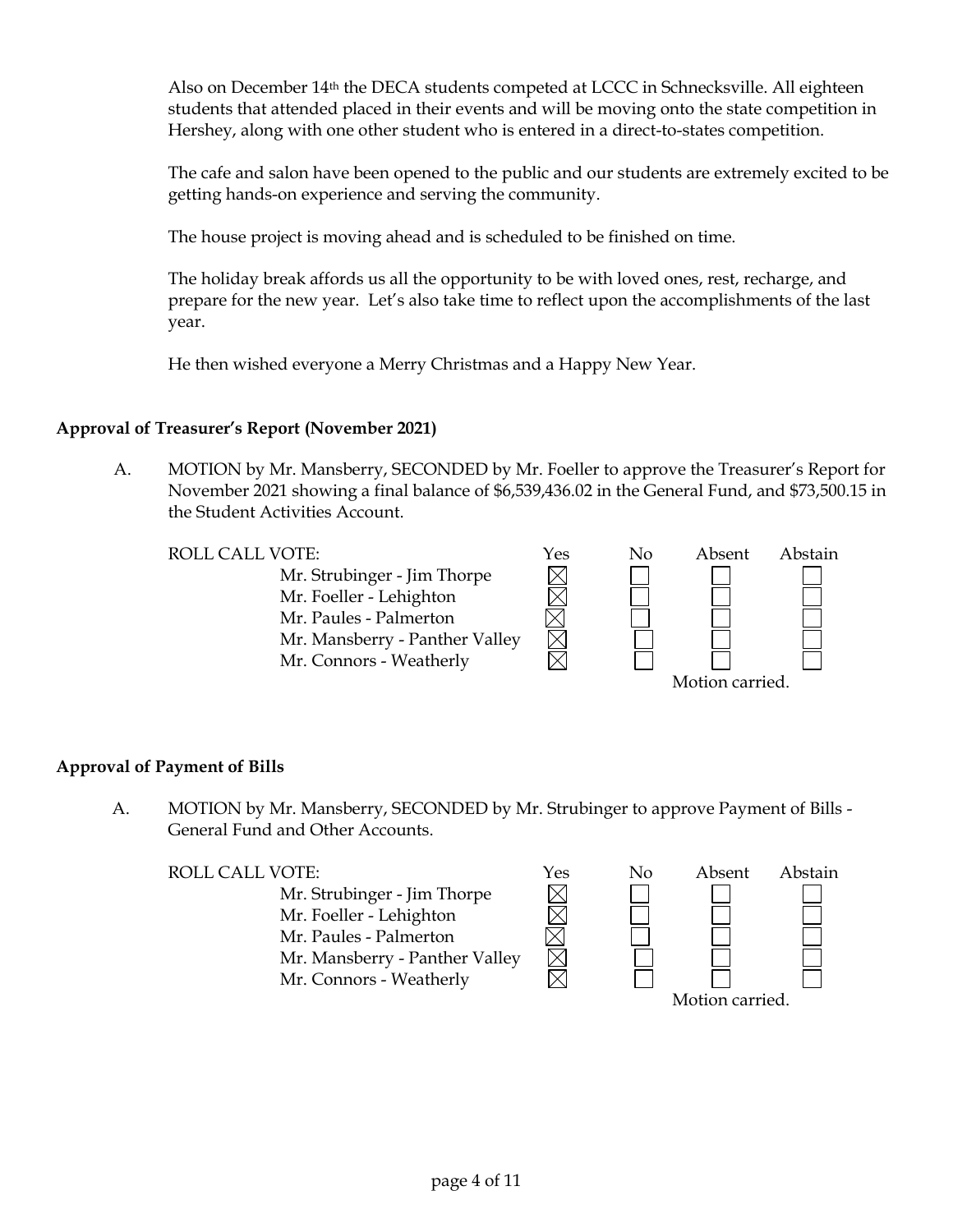#### **Administrative Reports**

#### **Mr. Reinbold, Administrative Director introduced the following to present:**

A. Director's Report – Mr. Dave Reinbold, Administrative Director

Mr. Reinbold stated that lists of CCTI SkillsUSA and DECA winners have been e-mailed to Joint Operating Committee members. Due to this meeting being virtual, he said that we would wait until next month's meeting to allow some of our CCTI competitors and advisors to attend in person to speak with the JOC. He also asked that JOC members share the names of these winners with their home district boards.

B. Principal's Report – Mr. Brent Borzak

The 2021-2022 school year has entered the mid-term of the second marking period. Progress reports will be mailed out, along with Keystone Exam testing information for 2022. The culinary department's Holiday Dinner on the 9<sup>th</sup> was a success. District competitions for SkillsUSA and DECA have taken place during December with additional SkillsUSA district competitions to take place in January. The Keystone exam make-up tests will be administered upon our return in January. All CCTI students and staff continue to be prudent with following social distancing and masking throughout the building. We are looking forward to the new year.

Mr. Borzak recognized the good work of CCTI's Threat Assessment Team in handling recent events. He also shared that Mr. Rushefski, Jim Thorpe Area School District's Superintendent did an excellent job working hand-in-hand with both him and Mr. Reinbold.

- C. Business Administrator's Report Mr. Jeffry P. Deutsch, Business Administrator There is a 2.2% increase in expenditures from budget year 2021-2022 to 2022-2023. Again, there will be no overall increase to the five participating school districts. 2022-2023 will mark the 9<sup>th</sup> consecutive year of an overall zero budget increase to the five sending districts.
- D. Building and Grounds Report Mr. Ken Walters, Supervisor of Buildings and Grounds The modular home project students learned how to set cribbing and order supplies in an environment with supply chain issues. Our Lehighton customer has been extremely cooperative and flexible as we've worked through architectural design and supply chain challenges. Upon our return from the winter break students will dive into the next phase of this construction process and start swinging hammers, etc. This project will have the technical areas focus for this, and next school year at a minimum.

While the students are on break the culinary arts and automotive collision repair technical areas will have their semi-annual fire suppression system inspections.

Our vehicle fleet will have its semi-annual inspection completed to ensure student transportation safety.

The building's freshwater backflow preventer will also be serviced during this time.

| Ε. | Adult Education Report - Ms. Francine Kluck, Adult Education Site Supervisor |                                     |  |  |
|----|------------------------------------------------------------------------------|-------------------------------------|--|--|
|    | Course Offerings Winter/Spring 2021-2022                                     |                                     |  |  |
|    | Air Conditioning Fundamentals                                                | <b>Welding Technology</b>           |  |  |
|    | Heartsaver® First Aid and                                                    | Introduction to Precision Machining |  |  |
|    | CPR/AED                                                                      |                                     |  |  |
|    | Nurse Aide                                                                   | ServSafe® Exam                      |  |  |
|    | Pharmacy Technician                                                          | Forklift                            |  |  |
|    |                                                                              |                                     |  |  |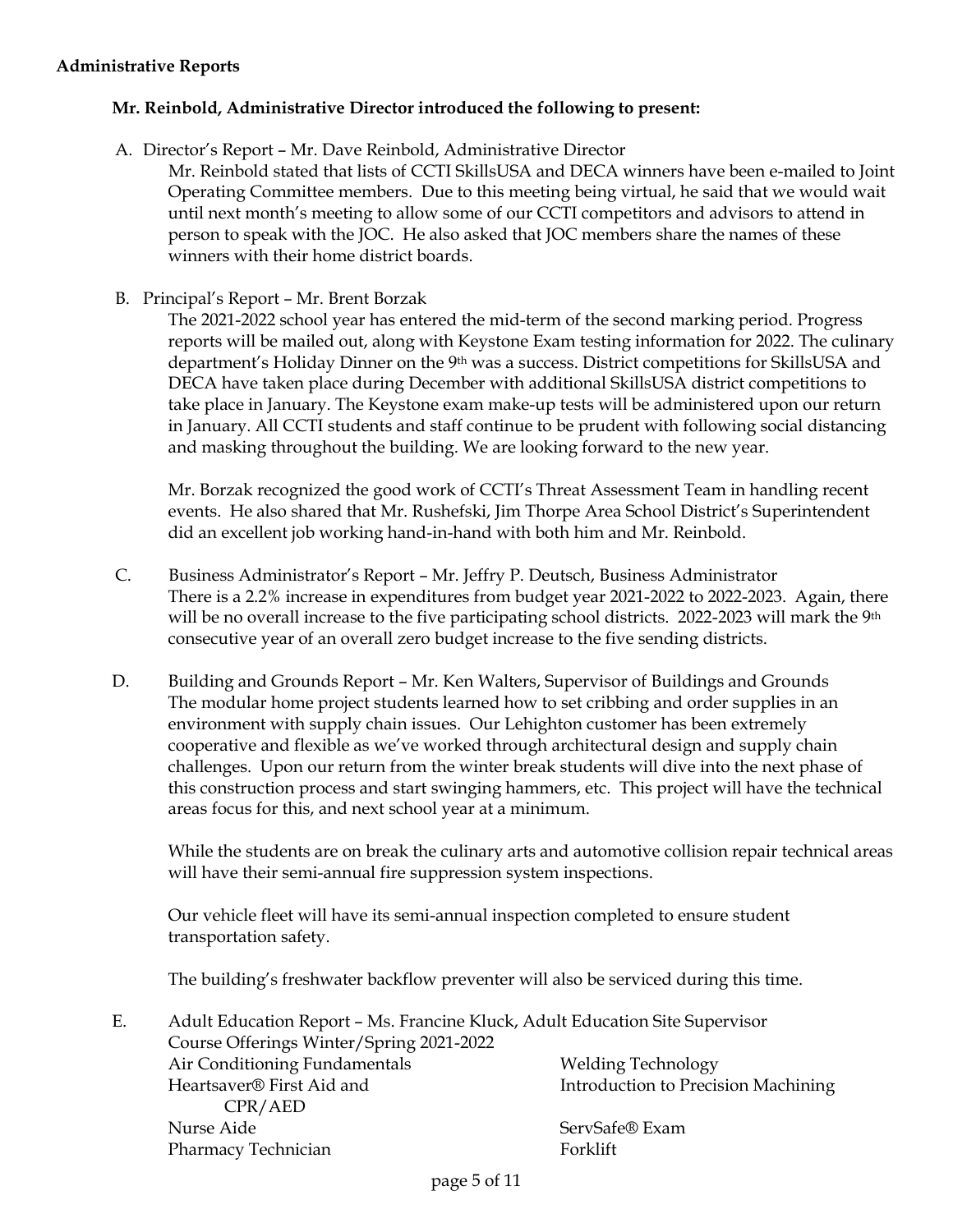PA State Inspection Mechanic Certification Auto Collision

New! Introduction to Plumbing GED Preparation Courses

Program descriptions, orientations, and start dates are available at [www.carboncti.org/adult-education;](http://www.carboncti.org/adult-education) Winter/Spring 2022 schedule is available. Follow our happenings on Facebook @cctiadulted or Carbon Career and Technical Institute – Adult Education.

Outreach and Program Development Report

- December 8 Community Outreach Carbon County SELECT Program
- December 1, 8, 15 GED orientation
- December 14 GED CCTI Staff Program Improvement Team meeting with Lehigh Carbon Community College
- December 16<sup>\*</sup> Welding Completion and AWS Testing
- December 16\* Pharmacy Technician Completion
- December 16<sup>\*</sup> Nurse Aide Orientation \* Rescheduled date to be determined.

#### New course: Introduction to Plumbing

CCTI is offering a 42- hour Introduction to Plumbing course that teaches the skills you need for home repairs. This course introduces you to basic plumbing tools, materials, and fixtures. With this course, you will learn about:

- International Residential Code (IRC)
- Pipe Fittings & Parts
- PVC Pipe
- Working with coper pipe, soldering, flare, sand swag
- Threading machine with black pipe
- Gastite Certification
- Faucet & toilet repair

Upon completion, students should be able to demonstrate an understanding of a basic plumbing system. Tuesday/Thursday from 6:00-9:00 p.m. February 22, 2022.

#### Alternative Education

Fall marking period ending December 16th. Currently accepting enrollment for credit recovery and alternative education for the winter semester starting January 4, 2022. Contact Adult Education if any HS Guidance Counselors or Principals have interested students.

#### Employment Opportunities

Carbon Career & Technical Institute is seeking an evening adult class instructor for the nurse aide program. Instructor to mentor and teach candidates our state certified nurse aide curriculum. This position is responsible to be on site to instruct the theory/lab, and off-site clinical portions. Work with up to 10 students at a time. Current PA RN license for a minimum of 2 years. Have a minimum of 1-year experience in long-term care facility. Possess or have the ability to obtain the Train the Educator (TTE) Nurse Aide Instructor certificate. Teaching experience preferred. Interested persons submit a letter of interest and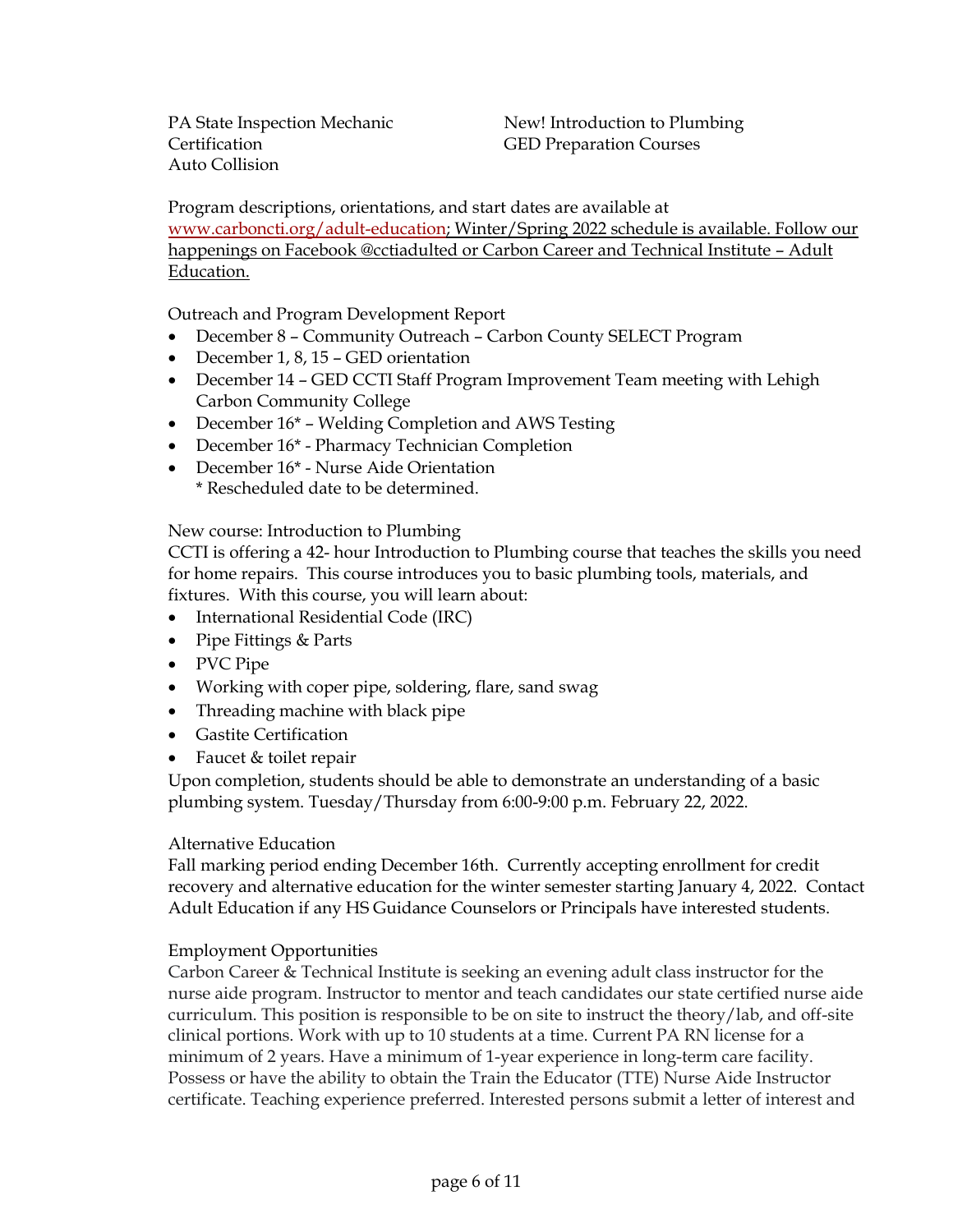resume to: Carbon Career & Technical Institute, 150 W. 13th Street, Jim Thorpe, PA 18229, Attn: Francine Kluck or e-mail fkluck@carboncti.org. All mandated clearances required upon hire. Questions call Francine Kluck at 570-325-3682 x1517 Deadline for applications: Open Until Filled. EOE

- F. Technology Report Mr. Nate Rinda, Director of Technology
	- Chromebooks All new Chromebooks are set up and distributed to those in need.
	- Graphic Design Continuing updating computer Lab iMacs to latest MAC OS.
	- Marketing Installed wire management for middle desk iMac locations.
	- CCTI File Server Updates and cleanup.
	- Domain Server Updates and cleanup.
	- SAN (Storage Area Network) Replaced battery under warranty.
	- LAN School Mass software updates.
- G. Continued support/training to staff and students with Google Suite and all technology needs.

# **Letters of Appointment**

MOTION by Mr. Mansberry, SECONDED by Mr. Connors that the following motions be approved:

A. to acknowledge receipt of the Letters of Appointment of Alternate Representatives to the Carbon Career & Technical Institute Joint Operating Committee (1-Year Term – December 2021 through December 2022):

Jim Thorpe Area School District – Mr. Rich Flacco

Lehighton Area School District – TBD

Palmerton Area School District – Mrs. Stacey Connell

Panther Valley School District – Mr. Steven Foster

Weatherly Area School District – Mrs. Chrissie Houser

B. to acknowledge receipt of the Letter of Appointment to the Carbon Career & Technical Institute Authority (5 Year Term – January 2022 through December 2026):

> Lehighton Area School District – TBD Panther Valley School District – Mr. Marco D'Ancona\*

\* Filling the unexpired term of Mr. David Kost through December 2022

VOTE: YES - 5 NO - 0 ABSENT - 0 ABSTENTIONS - 0

Motions carried.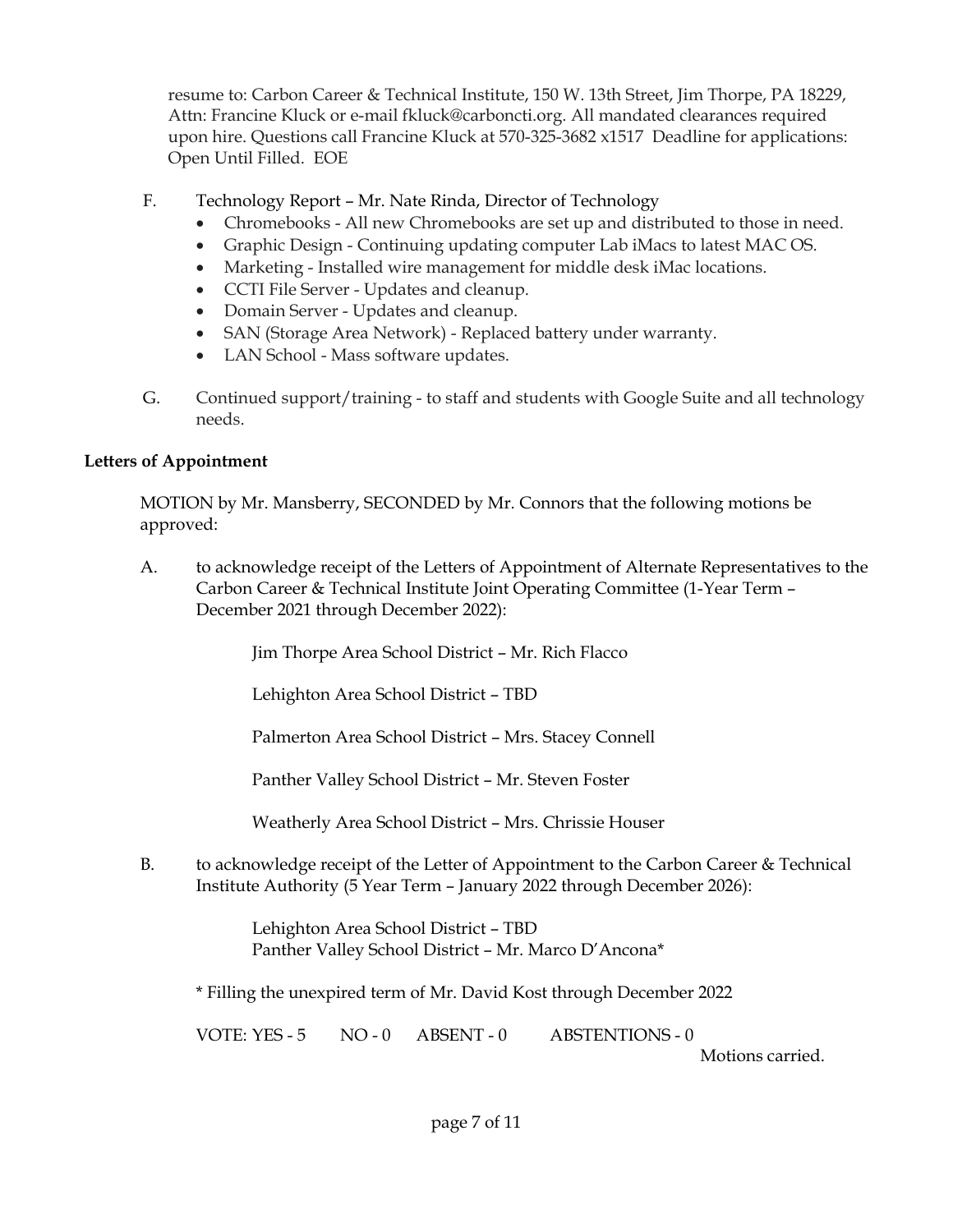## **Items of Business**

## *Personnel*

MOTION by Mr. Mansberry, SECONDED by Mr. Strubinger that the following motions be approved:

#### **Homebound Instructors Approved**

A. to approve the following homebound instructors on an as needed basis, at the approved hourly rate:

> Delmar Griggs Maya Kowalcyk Brandi Schmoyer

## **CCTI Local Advisory Committee Members Approved**

B. MOTION by to approve the following individuals as members of the CCTI Local Advisory (Participatory Planning) Committee for the 2021-2022 school year:

| Franklin Andreas | Diane Luicana | Robyn Plesniarski    |
|------------------|---------------|----------------------|
| John Drury       | Toni Macaluso | <b>Bill Richards</b> |
| Shannon Eidem    | Candy Madera  | Joseph Sebelin       |
| Ron Fritz        | Jaime Mendes  | Rachel Strucko       |
| Francine Kluck   | Jeanne Miller | Alice Wanamaker      |
| Kathy Henderson  | Steve Ohl     | Garry Wentz          |
| Marlyn Kissner   | Lisa Perry    |                      |
|                  |               |                      |

VOTE: YES - 5 NO - 0 ABSENT - 0 ABSTENTIONS - 0

Motions carried.

#### *Education*

MOTION by Mr. Mansberry, SECONDED by Mr. Foeller that the following motions be approved:

#### **Skills District Competition Attendance Approved**

A. that forty-two (42) CCTI students attend SkillsUSA District Competition. The competition will be held on December 14, 2021 at Johnson College, Scranton, PA and January 6, 2022 at Luzerne County Community College, Nanticoke, PA at a total cost of \$900.00 to cover registration for participants and advisors. Competitions will be chaperoned by Mr. Kevin Kuehner, SkillsUSA Advisor, and Mrs. Autumn Frey and Mr. Thomas Bartholomew, SkillsUSA Assistant Advisors.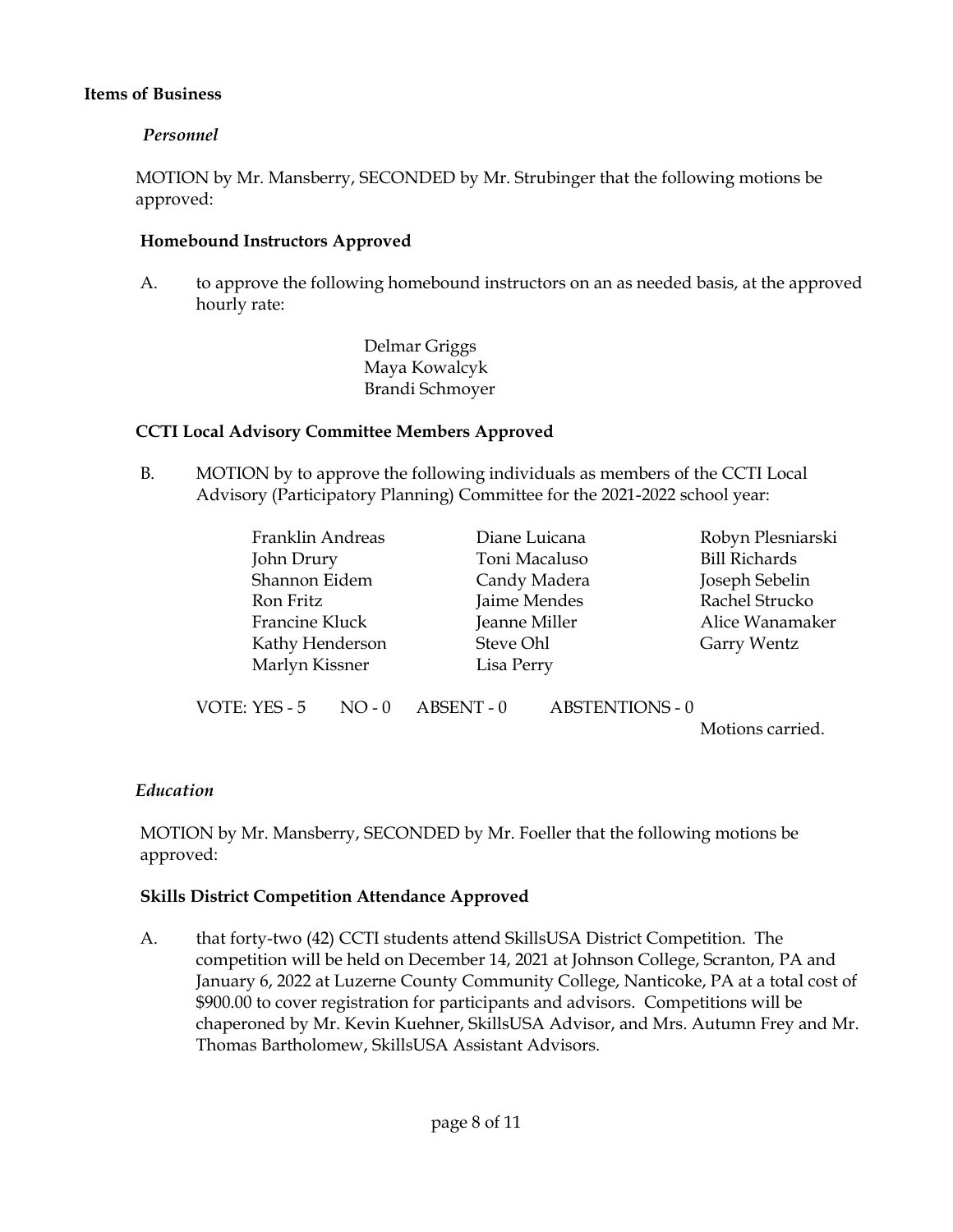# **Greater Lehigh Valley Auto Dealers Competition Attendance Approved**

B. that two (2) CCTI Automotive Service Technology students attend the Greater Lehigh Valley Auto Dealers Competition. The competition will be held on February 12, 2022 at the Northampton Community College Auto Garage, Bethlehem, PA. The competition will be chaperoned by Mr. Harold Resh, Automotive Service Technology Instructor.

# **Homebound Instruction Approved**

C. that homebound instruction be approved for student #8101 for 5 hours per week from November 30, 2021 through January 15, 2022.

Mr. Strubinger - Jim Thorpe Mr. Foeller - Lehighton Mr. Paules - Palmerton Mr. Mansberry - Panther Valley Mr. Connors - Weatherly



# *Budget & Finance*

NONE

# *Buildings & Grounds*

NONE

# *Administrative*

MOTION by Mr. Mansberry, SECONDED by Mr. Connors that the following motions be approved:

# **Conference Attendance Approved**

A. that Michele Klock, Cooperative Education/School Improvement Coordinator attend the PACTA Education & Workforce Symposium February 10 & 11, 2022 at the Hershey Lodge and Convention Center, State College, PA at a cost not to exceed \$500.00 to cover the expense of registration and mileage.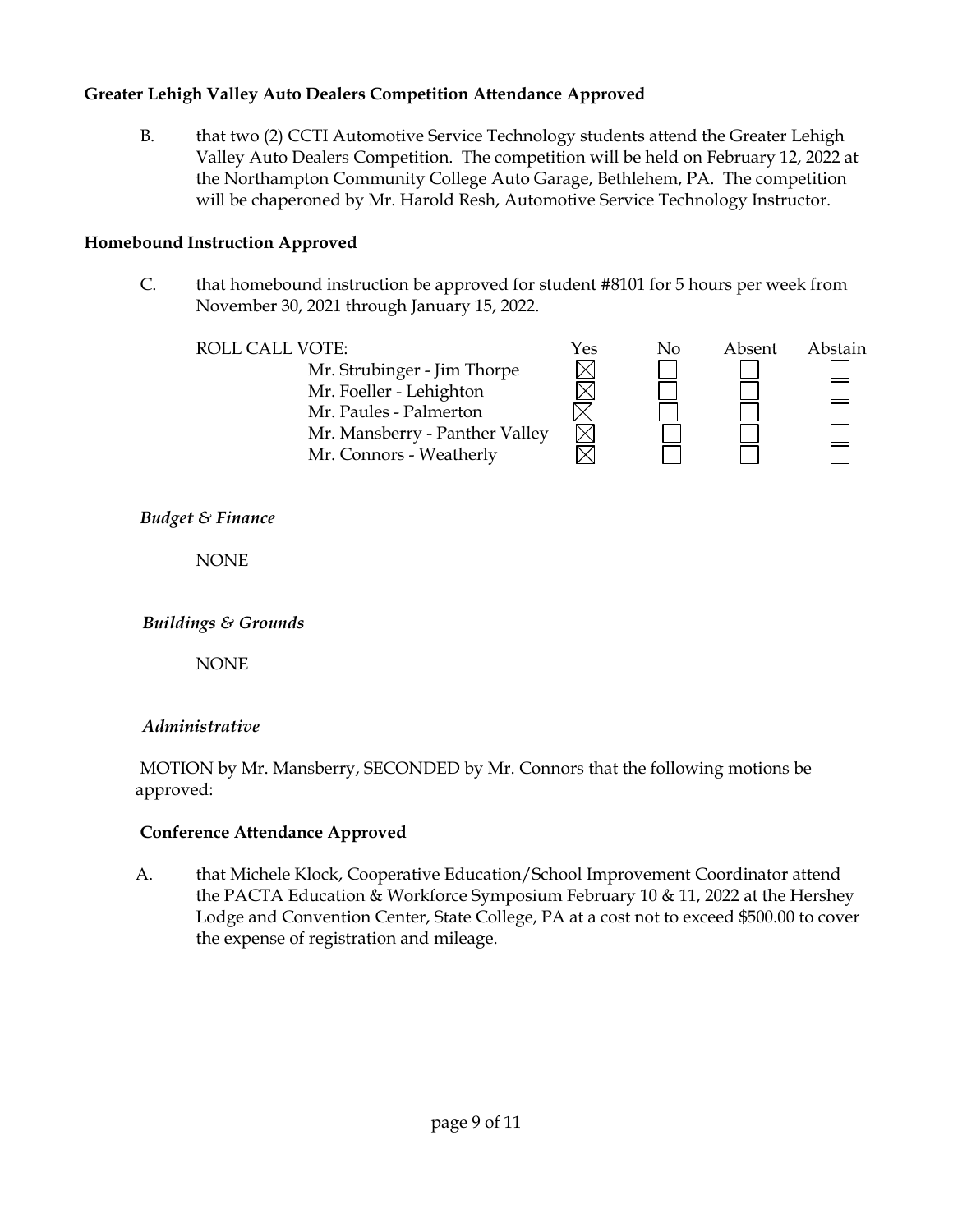## **CCTI Education Association Contract Approved**

B. that the Joint Operating Committee give tentative approval of the CCTI Education Association (EA) contract in principle, subject to the CCTI EA also approving the contract.

#### **Resignation Date Extension Approved**

C. to extend the resignation date of Mr. David Reinbold, Administrative Director to March 31, 2022



#### **Reports**

#### **Foundation Report Accepted**

A. MOTION by Mr. Mansberry SECONDED by Mr. Connors to accept the Carbon Career & Technical Institute Foundation Report, as presented.

Note: The balance in this account stands at \$969.49.

VOTE: YES - 5 NO - 0 ABSENT - 0 ABSTENTIONS - 0

Motion carried.

#### **Administrative Reports**

- A. MOTION by Mr. Mansberry, SECONDED by Mr. Connors to accept Administrative Reports from the following:
	- a. Mr. Brent Borzak, Principal
	- b. Mrs. Christine Trovato, Facilitator of Special Education
	- c. Mrs. Francine Kluck, Adult Education Site Supervisor

VOTE: YES - 5 NO - 0 ABSENT - 0 ABSTENTIONS - 0

Motion carried.